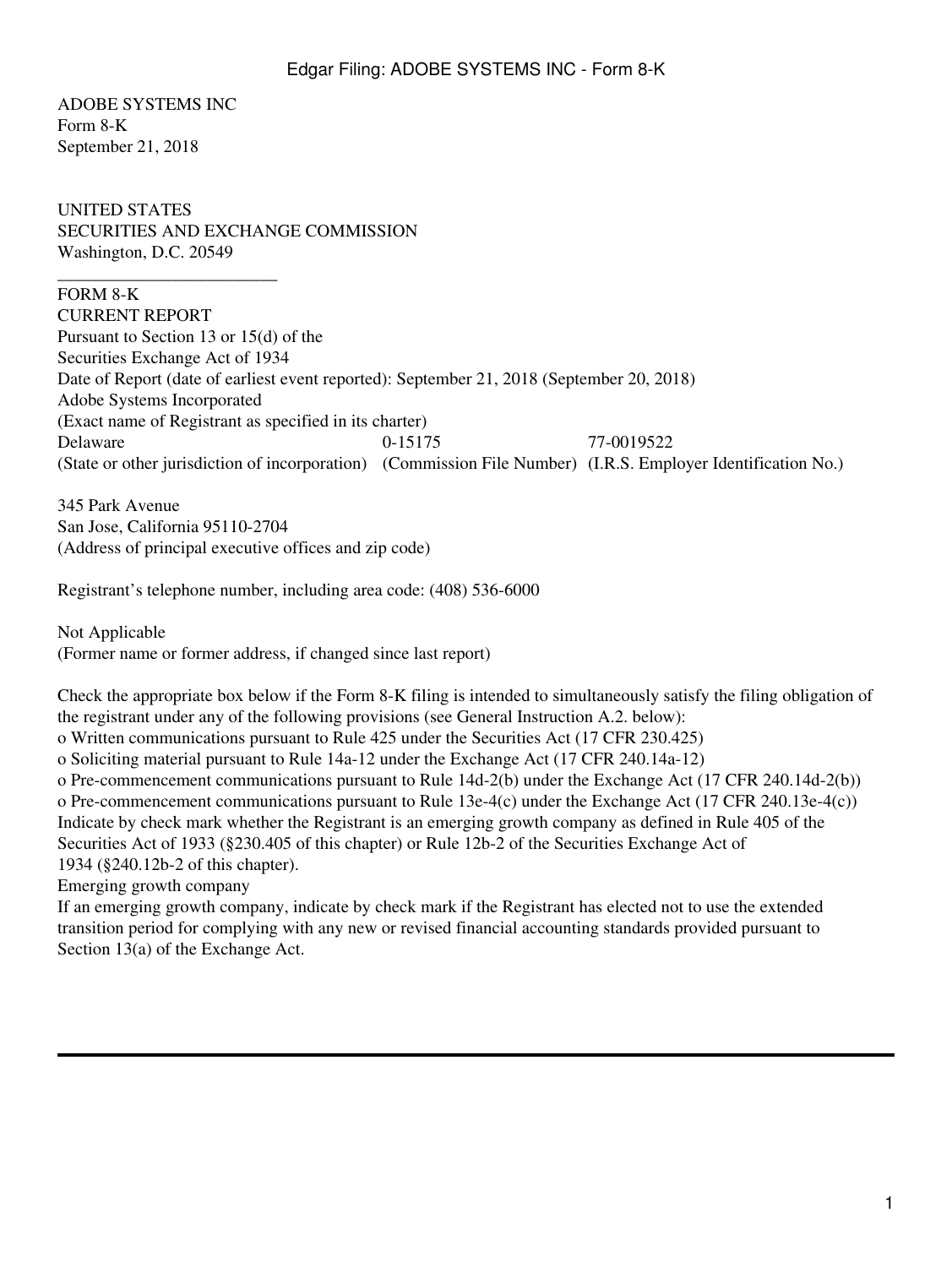# Edgar Filing: ADOBE SYSTEMS INC - Form 8-K

Item 1.01. Entry into a Material Definitive Agreement.

Share Purchase Agreement

On September 20, 2018, Adobe Systems Incorporated ("Adobe" or the "Company") entered into a Share Purchase Agreement (the "Purchase Agreement"), by and among Adobe, Milestone Topco, Inc., a Delaware corporation ("Topco") and indirect parent company of Marketo, Inc., a Delaware corporation (collectively with Topco and Topco's other subsidiaries, "Marketo"), the stockholders of Topco (the "Sellers") and Vista Equity Partners Management, LLC, a Delaware limited liability company (the "Sellers' Representative"), solely in its capacity as the Sellers' representative. Pursuant to the Purchase Agreement, and upon the terms and subject to the conditions set forth therein, Adobe will acquire Marketo through the purchase of all the issued and outstanding shares of capital stock of Topco (the "Topco Shares") and other equity interests in Marketo, for an aggregate purchase price of \$4.75 billion in cash (the "Consideration"), subject to certain purchase price adjustments specified in the Purchase Agreement. \$50.0 million of the Consideration will be held in escrow as security for any purchase price adjustment after the closing of the transaction (the "Closing") that is determined to be owed to Adobe and certain indemnification claims. Under the terms of the Purchase Agreement, the parties' obligations to consummate the transactions contemplated by the Purchase Agreement are subject to customary closing conditions, including, among other things, the receipt of certain regulatory approvals, including the expiration or termination of the required waiting period under the Hart-Scott-Rodino Antitrust Improvements Act of 1976, as amended. In addition, Adobe's obligation to consummate the transactions contemplated by the Purchase Agreement is subject to there not having occurred, since the date of the Purchase Agreement, a Company Material Adverse Effect (as defined in the Purchase Agreement). The transaction is expected to close during the fourth quarter of Adobe's 2018 fiscal year.

The Purchase Agreement also contains customary termination rights for Adobe and the Sellers' Representative. Upon any termination of the Purchase Agreement, the Purchase Agreement will become void, except that certain specified obligations of the parties will survive, including obligations concerning confidentiality.

The cash consideration payable at the Closing is expected to be financed with a combination of new debt and cash on Adobe's balance sheet. The parties' obligations to consummate the transaction are not subject to any condition related to the availability of financing.

The Purchase Agreement contains representations, warranties and covenants of Adobe, the Sellers and Topco that are customary for a transaction of this nature, including among others, covenants by Topco regarding the conduct of its business and by the parties regarding public disclosures during the period between signing of the Purchase Agreement and the Closing. The representations and warranties of Topco and Adobe in the Purchase Agreement, as well as the representations and warranties of the Sellers in the Purchase Agreement that are not described in the following sentence, will terminate as of the Closing. Certain fundamental representations and warranties of the Sellers will survive for two years following the date of the Closing. The Purchase Agreement includes indemnification obligations of the Sellers in favor of Adobe for, among other things, breaches of such fundamental representations and warranties made by the Sellers in the Purchase Agreement.

The Purchase Agreement and the consummation of the transactions contemplated thereby have been unanimously approved by Adobe's board of directors.

The foregoing description of the Purchase Agreement does not purport to be complete and is qualified in its entirety by the full text of the Purchase Agreement, a copy of which is attached hereto as Exhibit 2.1 and is incorporated by reference herein. The Purchase Agreement has been attached to provide investors with information regarding its terms. It is not intended to provide any other factual information about Adobe, Marketo, or the Sellers. In particular, the assertions embodied in the representations and warranties contained in the Purchase Agreement are qualified by information in confidential disclosure schedules provided by the Sellers and Topco to Adobe in connection with the signing of the Purchase Agreement. These confidential disclosure schedules contain information that modifies, qualifies and creates exceptions to the representations and warranties and certain covenants set forth in the Purchase Agreement. Moreover, certain representations and warranties in the Purchase Agreement were used for the purposes of allocating risk between Adobe and the Sellers rather than establishing matters of fact. Accordingly, the representations and warranties in the Purchase Agreement should not be relied on as characterizations of the actual state of facts about Adobe, the Sellers or Marketo.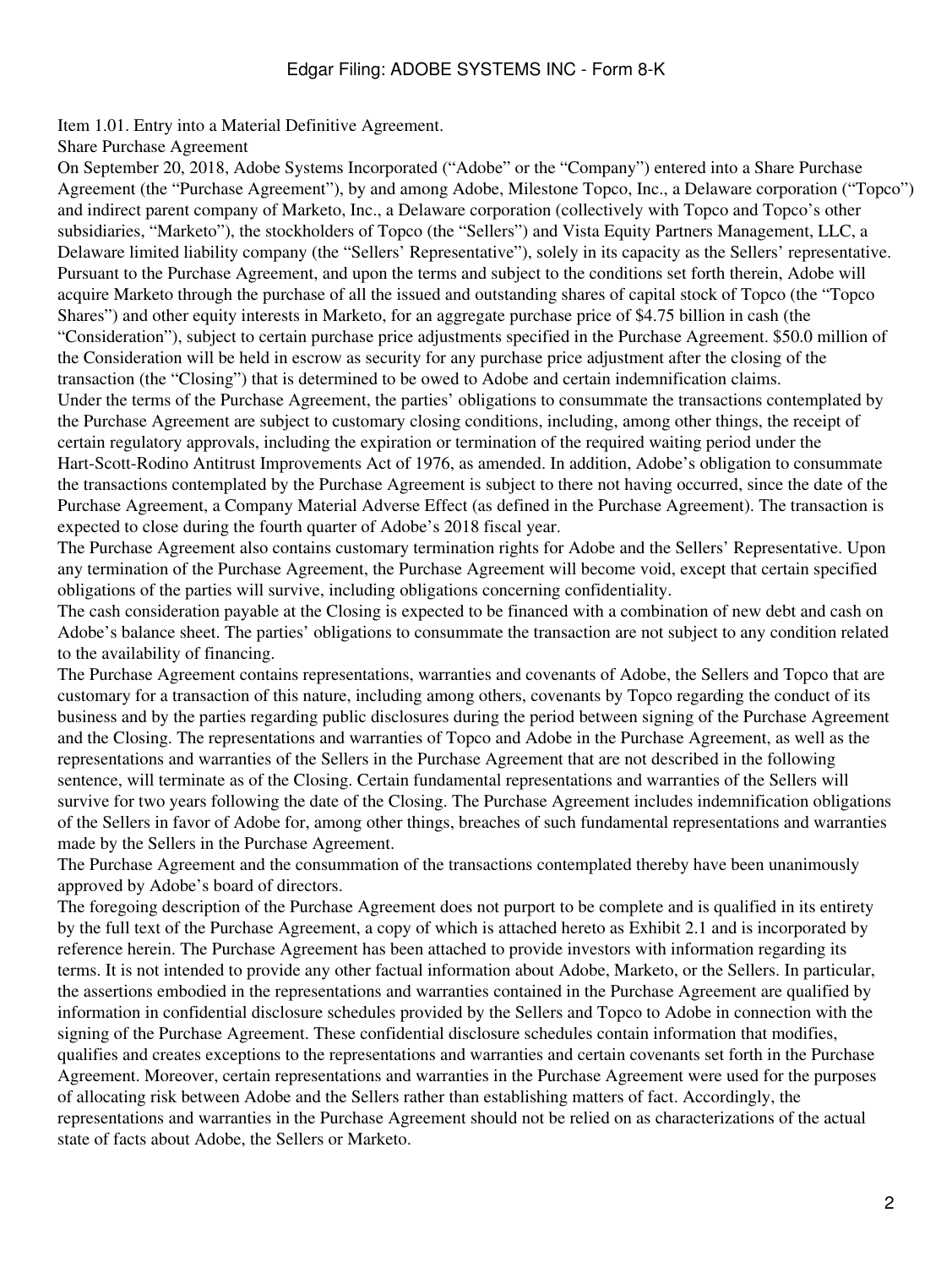Item 7.01. Regulation FD Disclosure.

On September 20, 2018, Adobe issued a press release announcing the entry into the Purchase Agreement, which is furnished as Exhibit 99.1 hereto.

The information in this Item 7.01 of the Current Report on Form 8-K, including the information contained in Exhibit 99.1, is being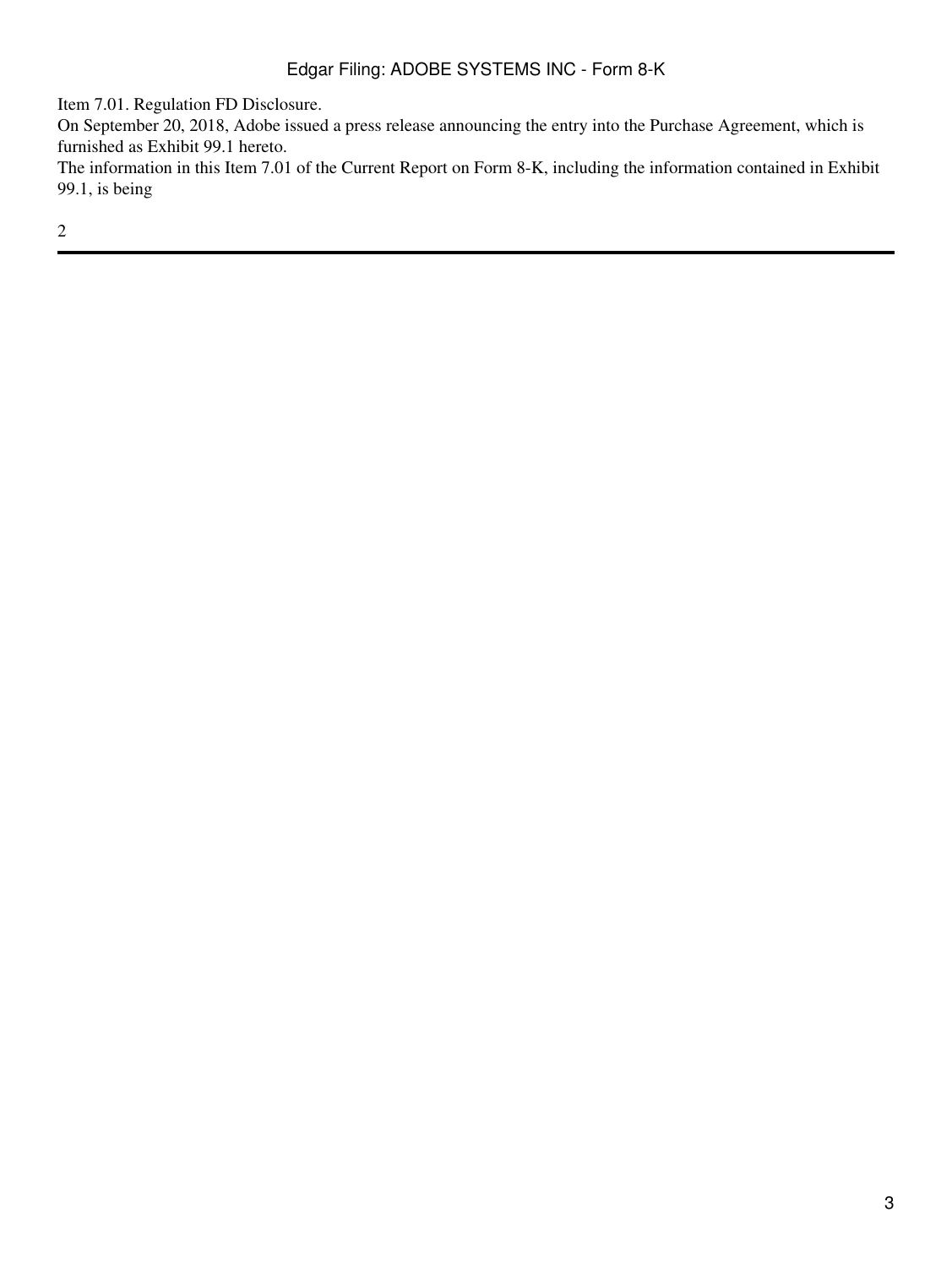# Edgar Filing: ADOBE SYSTEMS INC - Form 8-K

furnished to the Securities and Exchange Commission (the "SEC") and shall not be deemed to be "filed" for the purposes of Section 18 of the Securities Exchange Act of 1934, as amended (the "Exchange Act"), or otherwise subject to the liabilities of that section, and shall not be deemed to be incorporated by reference into any filing under the Securities Act of 1933, as amended, or the Exchange Act, except as shall be expressly set forth by a specific reference in such filing.

Item 9.01. Financial Statements and Exhibits. (d) Exhibits Exhibit Number Description

2. I<u>Milestone</u> Share Purchase Agreement, dated as of September 20, 2018, by and among Adobe **Systems** Incorporated, Topco, Inc., the Sellers and Vista Equity Partners Management, LLC, solely in its capacity as the Sellers' Representative\* 99<u>21018 entitled</u> Press Release issued on September 20, "Adobe to Acquire Marketo" \* omitted schedule Schedules and exhibits have been omitted pursuant to Item 601(b)(2) of Regulation S-K. A copy of any or exhibit will be furnished supplementally to the Securities and Exchange Commission upon request.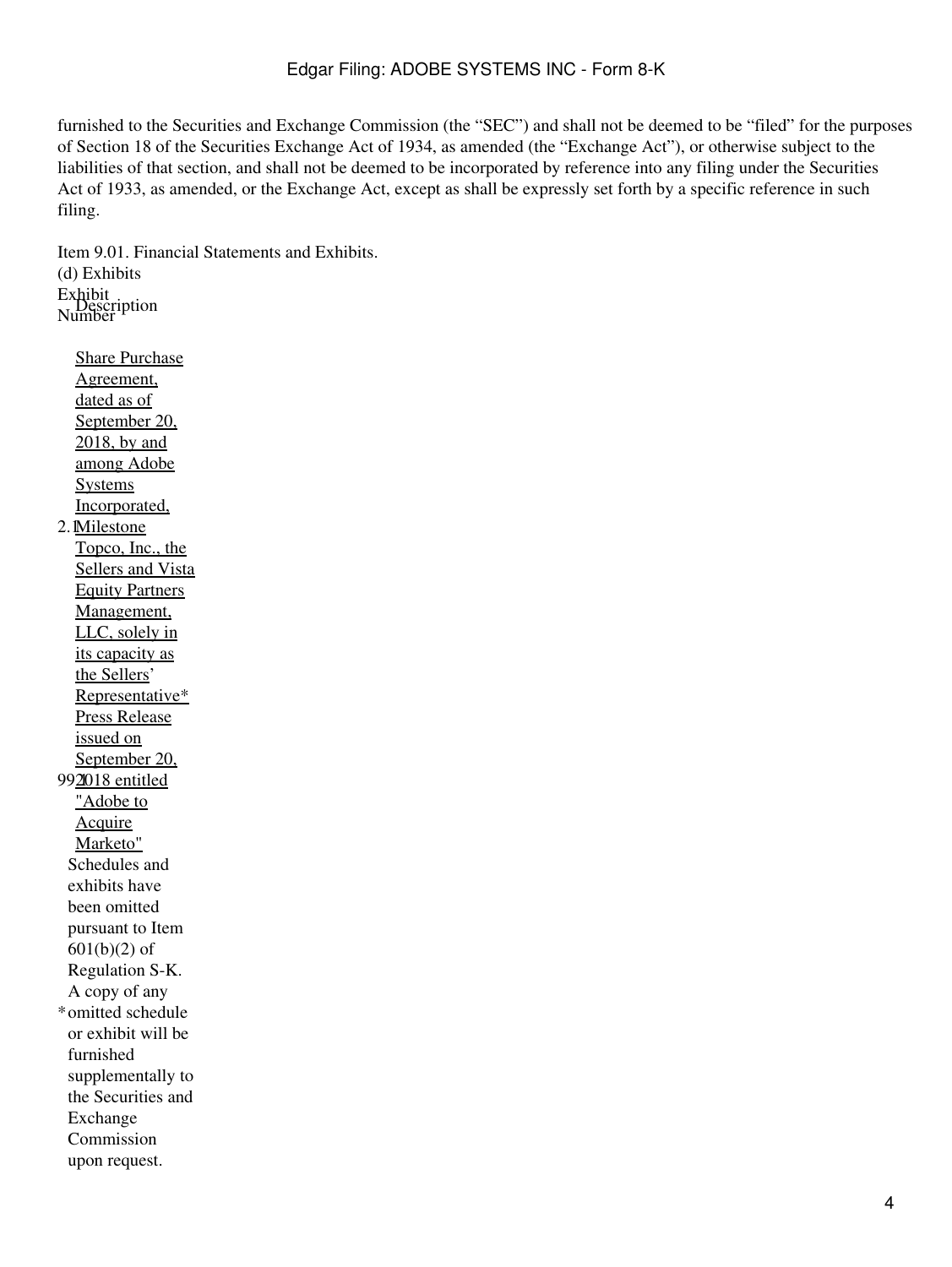# Edgar Filing: ADOBE SYSTEMS INC - Form 8-K

#### Forward-Looking Statements

This report contains forward-looking information related to Adobe, Marketo and the acquisition of Marketo by Adobe that involves substantial risks, uncertainties and assumptions that could cause actual results to differ materially from those expressed or implied by such statements. Forward-looking statements in this communication include, among other things, statements about the potential benefits of the proposed transaction, Adobe's plans, objectives, expectations and intentions, the financial condition, results of operations and business of Adobe, the anticipated timing of closing of the proposed transaction, and the ability of Adobe to obtain financing on favorable terms or at all. Forward looking statements involve risks, including general risks associated with Adobe's and Marketo's businesses, uncertainties and other factors that may cause actual results to differ materially from those referred to in the forward-looking statements. Factors that could cause or contribute to such differences include, but are not limited to: Adobe's ability to embed Marketo's technology into Adobe Experience Cloud; the effectiveness of Marketo's technology; potential benefits of the transaction to Adobe and Marketo customers, the ability of the parties to the Purchase Agreement to close the announced transaction; the possibility that the closing of the transaction may be delayed; and any statements of assumptions underlying any of the foregoing. The words "may," "might," "will," "should," "estimate," "project," "plan," "anticipate," "expect," "intend," "outlook," "believe" and other similar expressions (or the negati such terms) are intended to identify forward-looking statements. The reader is cautioned not to rely on these forward-looking statements. All forward-looking statements are based on information currently available to Adobe and are qualified in their entirety by this cautionary statement. For a discussion of these and other risks and uncertainties, individuals should refer to Adobe's SEC filings. Adobe does not assume any obligation to update any such forward-looking statements or other statements included in this press release. Further information on these and other risk and uncertainties relating to Adobe can be found in its reports filed on

Forms 10-K, 10-Q and 8-K and in other filings Adobe makes with the SEC from time to time and available at www.sec.gov. These documents are available on the SEC Filings section of the Investor Information section of Adobe's website at www.adobe.com/investor-relations.html. The forward-looking statements included in this communication are made only as of the date hereof. Adobe assumes no obligation and does not intend to update these forward-looking statements, except as required by law.